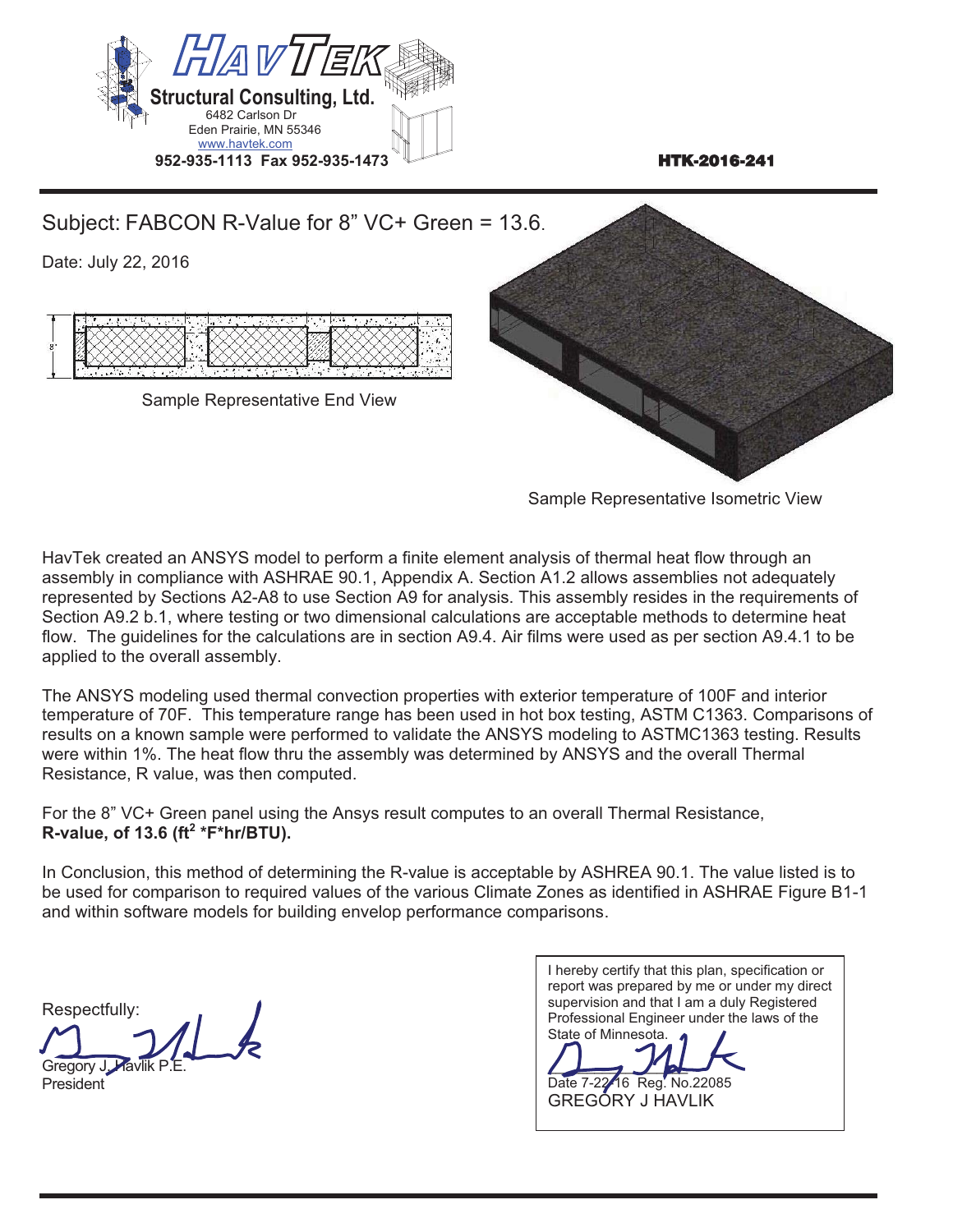

HavTek created an ANSYS model to perform a finite element analysis of thermal heat flow through an assembly in compliance with ASHRAE 90.1, Appendix A. Section A1.2 allows assemblies not adequately represented by Sections A2-A8 to use Section A9 for analysis. This assembly resides in the requirements of Section A9.2 b.1, where testing or two dimensional calculations are acceptable methods to determine heat flow. The guidelines for the calculations are in section A9.4. Air films were used as per section A9.4.1 to be applied to the overall assembly.

The ANSYS modeling used thermal convection properties with exterior temperature of 100F and interior temperature of 70F. This temperature range has been used in hot box testing, ASTM C1363. Comparisons of results on a known sample were performed to validate the ANSYS modeling to ASTMC1363 testing. Results were within 1%. The heat flow thru the assembly was determined by ANSYS and the overall Thermal Resistance, R value, was then computed.

For the 8.5" VC+ Green panel using the Ansys result computes to an overall Thermal Resistance, **R-value, of 14.6 (ft2 \*F\*hr/BTU**).

Respectfully: J

Gregory<sup>2</sup> President

I hereby certify that this plan, specification or report was prepared by me or under my direct supervision and that I am a duly Registered Professional Engineer under the laws of the State of Minnesota.  $\sim$ Date 7-22-16 Reg. No.22085 GREGORY J HAVLIK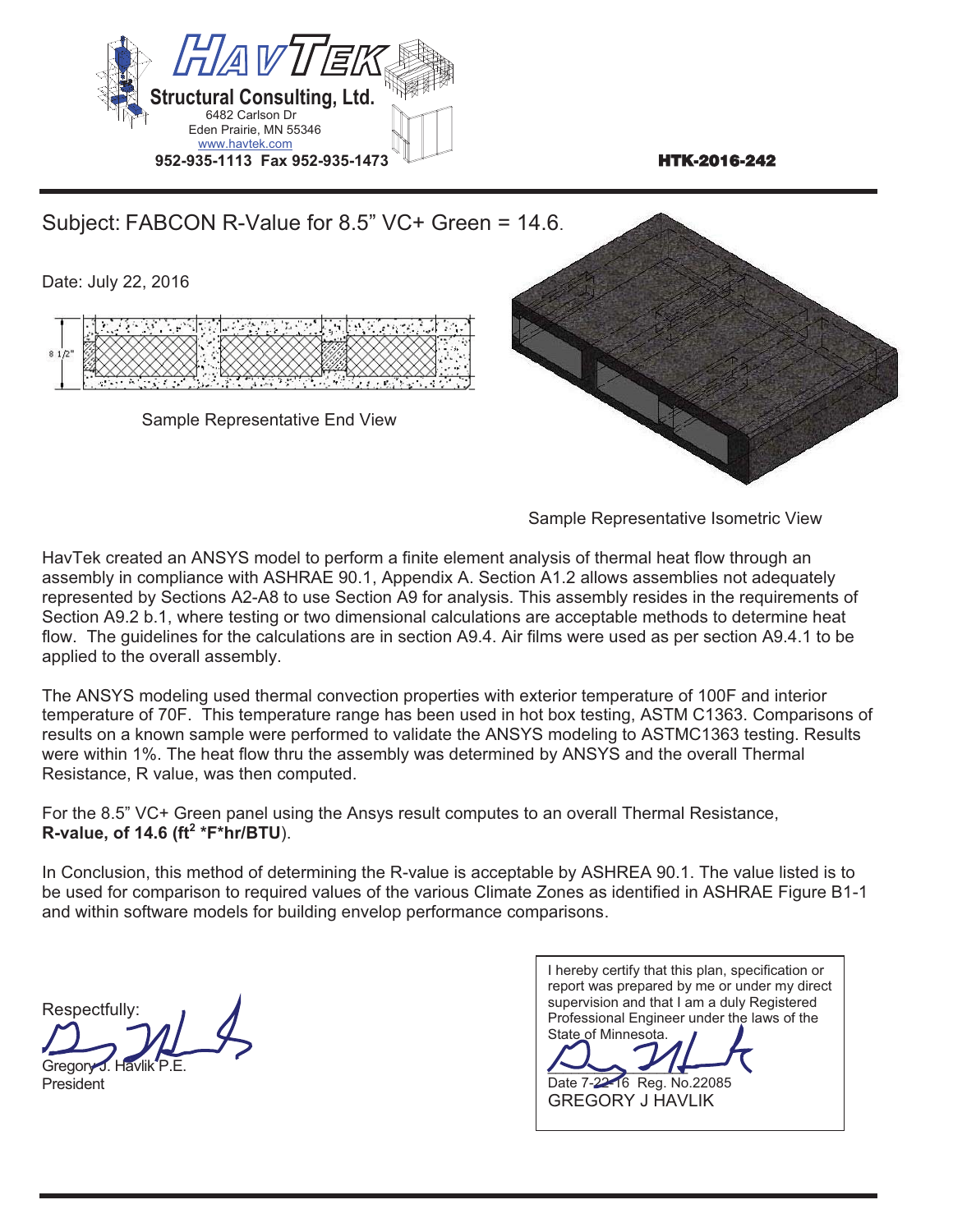

Subject: FABCON R-Value for 10" VC+ Green = 16.9. Date: July 22, 2016 Sample Representative End View

Sample Representative Isometric View

HavTek created an ANSYS model to perform a finite element analysis of thermal heat flow through an assembly in compliance with ASHRAE 90.1, Appendix A. Section A1.2 allows assemblies not adequately represented by Sections A2-A8 to use Section A9 for analysis. This assembly resides in the requirements of Section A9.2 b.1, where testing or two dimensional calculations are acceptable methods to determine heat flow. The guidelines for the calculations are in section A9.4. Air films were used as per section A9.4.1 to be applied to the overall assembly.

The ANSYS modeling used thermal convection properties with exterior temperature of 100F and interior temperature of 70F. This temperature range has been used in hot box testing, ASTM C1363. Comparisons of results on a known sample were performed to validate the ANSYS modeling to ASTMC1363 testing. Results were within 1%. The heat flow thru the assembly was determined by ANSYS and the overall Thermal Resistance, R value, was then computed.

For the 10" VC+ Green panel using the Ansys result computes to an overall Thermal Resistance, **R-value, of 16.9 (ft2 \*F\*hr/BTU).** 

Respectfully:  $\overline{a}$ 

Gregory *Havlik P.E.* **President** 

| I hereby certify that this plan, specification or |
|---------------------------------------------------|
| report was prepared by me or under my direct      |
| supervision and that I am a duly Registered       |
| Professional Engineer under the laws of the       |
| State of Minnesota.                               |
|                                                   |
| Date 7-22-6 Reg. No.22085                         |
| <b>GREGORY J HAVLIK</b>                           |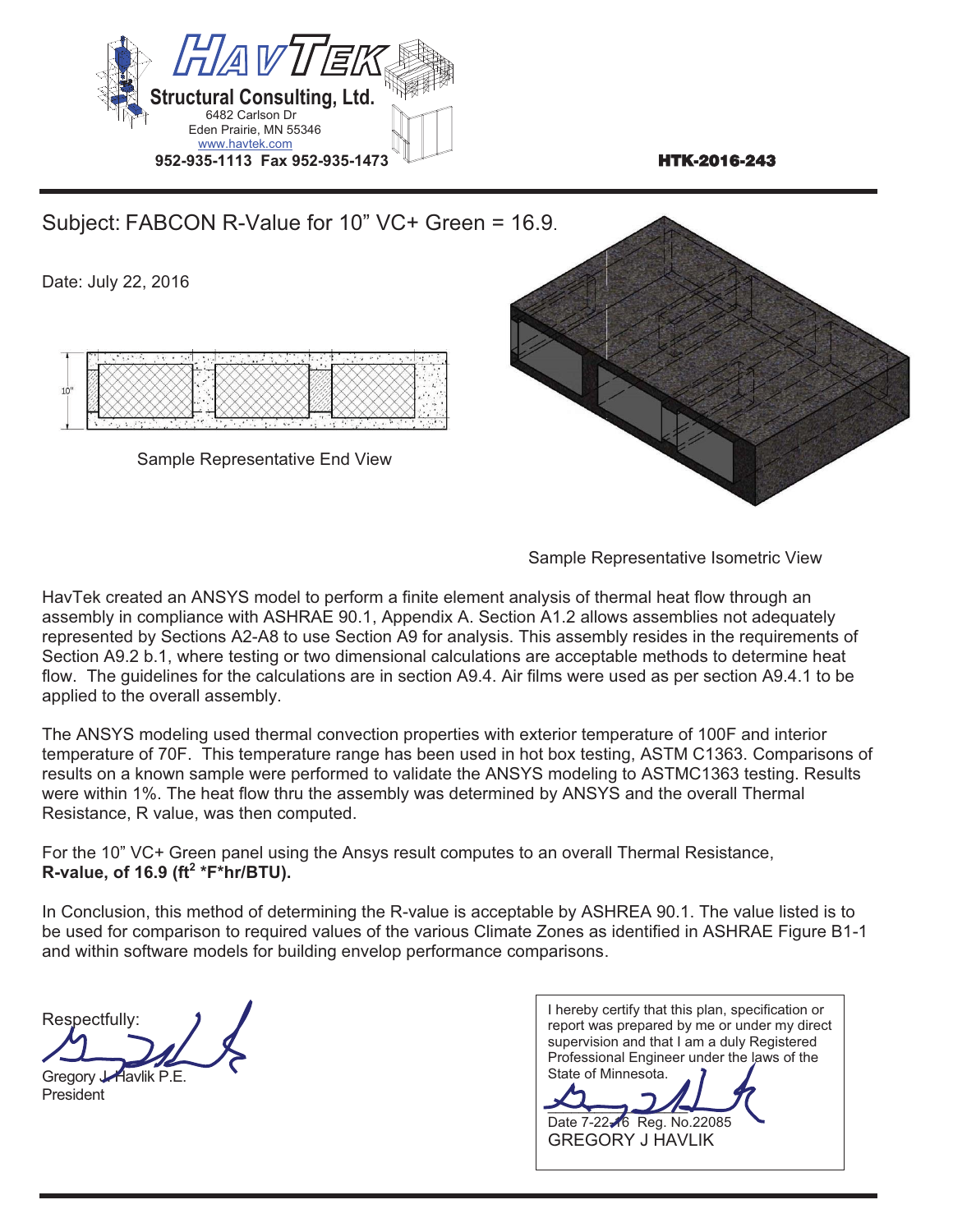

HavTek created an ANSYS model to perform a finite element analysis of thermal heat flow through an assembly in compliance with ASHRAE 90.1, Appendix A. Section A1.2 allows assemblies not adequately represented by Sections A2-A8 to use Section A9 for analysis. This assembly resides in the requirements of Section A9.2 b.1, where testing or two dimensional calculations are acceptable methods to determine heat flow. The guidelines for the calculations are in section A9.4. Air films were used as per section A9.4.1 to be applied to the overall assembly.

The ANSYS modeling used thermal convection properties with exterior temperature of 100F and interior temperature of 70F. This temperature range has been used in hot box testing, ASTM C1363. Comparisons of results on a known sample were performed to validate the ANSYS modeling to ASTMC1363 testing. Results were within 1%. The heat flow thru the assembly was determined by ANSYS and the overall Thermal Resistance, R value, was then computed.

For the 10.5" VC+ Green panel using the Ansys result computes to an overall Thermal Resistance, **R-value, of 17.9 (ft2 \*F\*hr/BTU).** 

Respectfully:

Gregory J. Havlik P. F. President

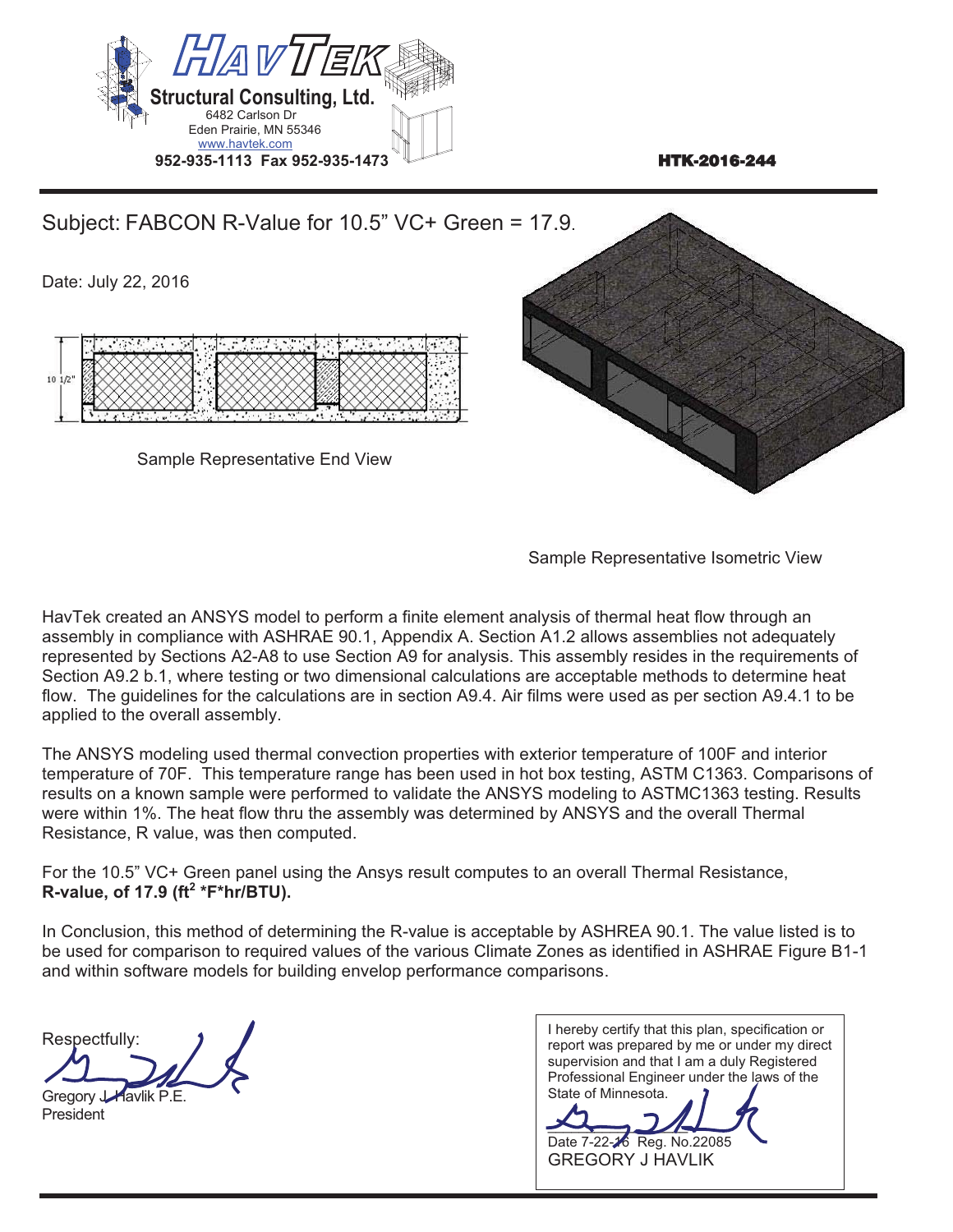

HavTek created an ANSYS model to perform a finite element analysis of thermal heat flow through an assembly in compliance with ASHRAE 90.1, Appendix A. Section A1.2 allows assemblies not adequately represented by Sections A2-A8 to use Section A9 for analysis. This assembly resides in the requirements of Section A9.2 b.1, where testing or two dimensional calculations are acceptable methods to determine heat flow. The guidelines for the calculations are in section A9.4. Air films were used as per section A9.4.1 to be applied to the overall assembly.

The ANSYS modeling used thermal convection properties with exterior temperature of 100F and interior temperature of 70F. This temperature range has been used in hot box testing, ASTM C1363. Comparisons of results on a known sample were performed to validate the ANSYS modeling to ASTMC1363 testing. Results were within 1%. The heat flow thru the assembly was determined by ANSYS and the overall Thermal Resistance, R value, was then computed.

For the 12" VC+ Green panel using the Ansys result computes to an overall Thermal Resistance, **R-value, of 20.2 (ft2 \*F\*hr/BTU).** 

Respectfully:  $\overline{a}$ Gregory Havlik P.E.

**President** 

| I hereby certify that this plan, specification or |
|---------------------------------------------------|
| report was prepared by me or under my direct      |
| supervision and that I am a duly Registered       |
| Professional Engineer under the laws of the       |
| State of Minnesota.                               |
|                                                   |
| Date 7-22-6 Reg. No.22085                         |
|                                                   |
| <b>GREGORY J HAVLIK</b>                           |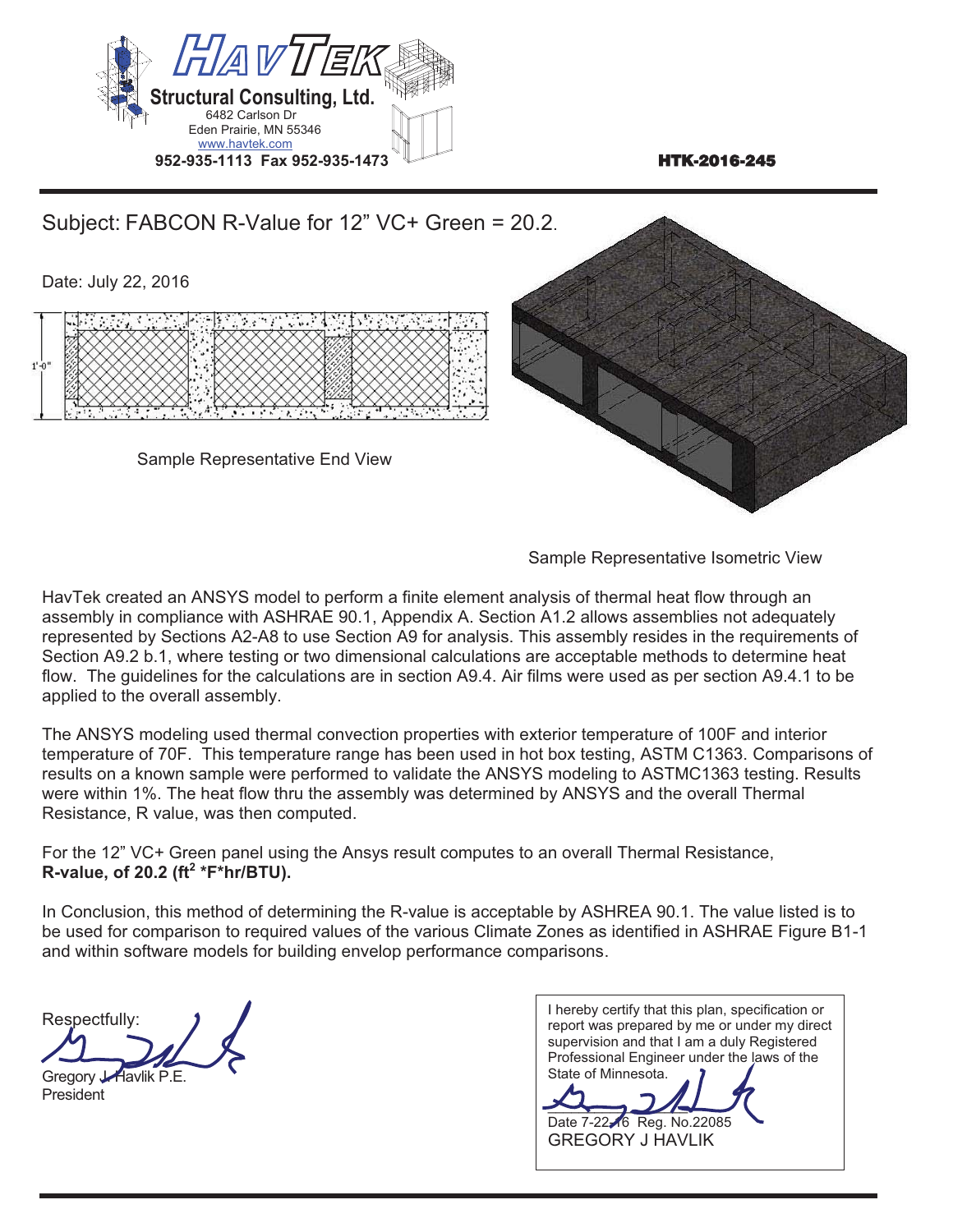



HavTek created an ANSYS model to perform a finite element analysis of thermal heat flow through an assembly in compliance with ASHRAE 90.1, Appendix A. Section A1.2 allows assemblies not adequately represented by Sections A2-A8 to use Section A9 for analysis. This assembly resides in the requirements of Section A9.2 b.1, where testing or two dimensional calculations are acceptable methods to determine heat flow. The guidelines for the calculations are in section A9.4. Air films were used as per section A9.4.1 to be applied to the overall assembly.

The ANSYS modeling used thermal convection properties with exterior temperature of 100F and interior temperature of 70F. This temperature range has been used in hot box testing, ASTM C1363. Comparisons of results on a known sample were performed to validate the ANSYS modeling to ASTMC1363 testing. Results were within 1%. The heat flow thru the assembly was determined by ANSYS and the overall Thermal Resistance, R value, was then computed.

For the 12" Sandwich VC+ Green panel using the Ansys result computes to an overall Thermal Resistance, **R-value, of 28.2 (ft2 \*F\*hr/BTU).**

In Conclusion, this method of determining the R-value is acceptable by ASHREA 90.1. The value listed is to be used for comparison to required values of the various Climate Zones as identified in ASHRAE Figure B1-1 and within software models for building envelop performance comparisons.

Respectfully: Gregory J. Havlik

**President** 

I hereby certify that this plan, specification or report was prepared by me or under my direct supervision and that I am a duly Registered Professional Engineer under the laws of the State of Minnesota.

 $\frac{1}{\sqrt{2}}$ Date 7-22-16 Reg. No.22085 GREGORY J HAVLIK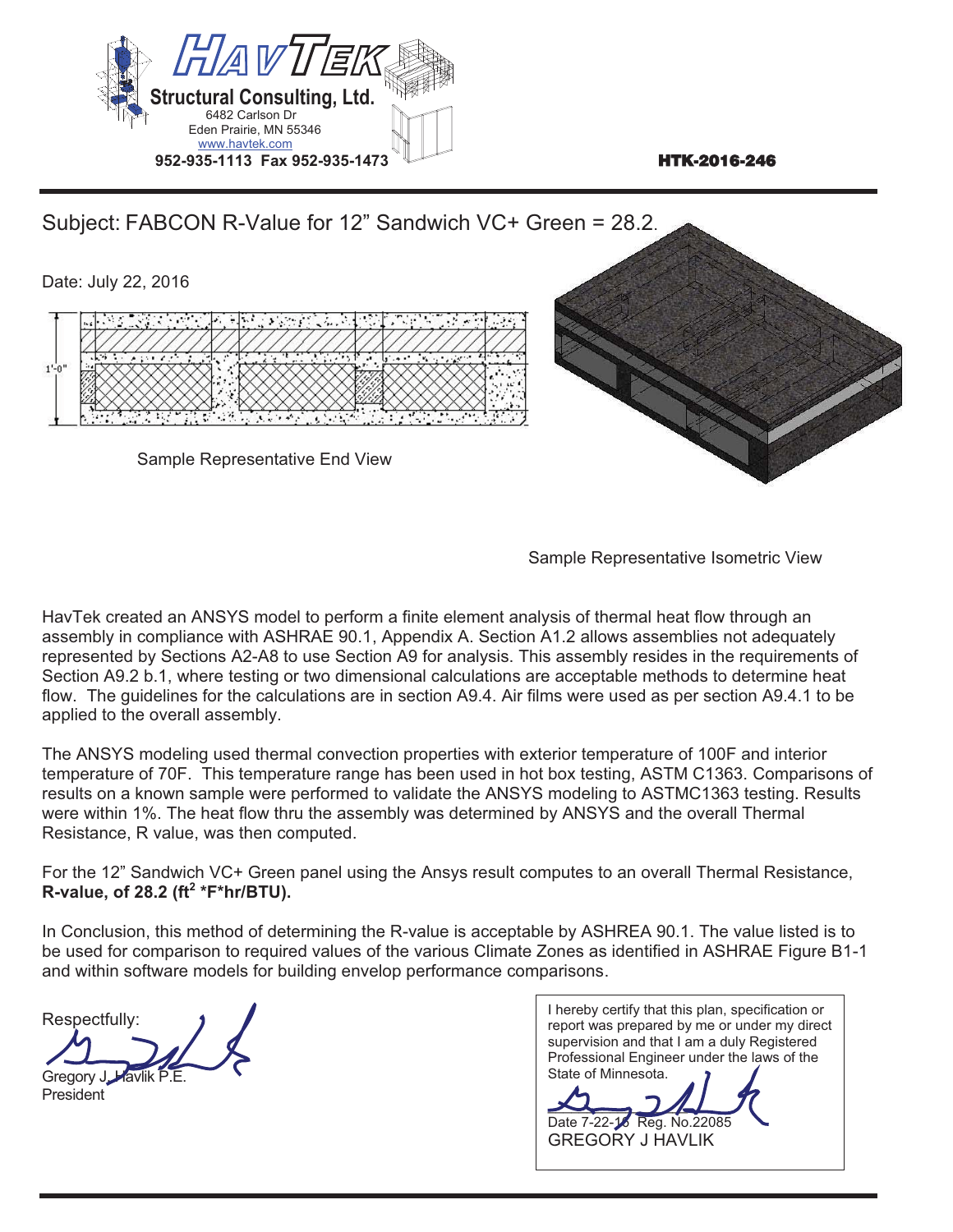



HavTek created an ANSYS model to perform a finite element analysis of thermal heat flow through an assembly in compliance with ASHRAE 90.1, Appendix A. Section A1.2 allows assemblies not adequately represented by Sections A2-A8 to use Section A9 for analysis. This assembly resides in the requirements of Section A9.2 b.1, where testing or two dimensional calculations are acceptable methods to determine heat flow. The guidelines for the calculations are in section A9.4. Air films were used as per section A9.4.1 to be applied to the overall assembly.

The ANSYS modeling used thermal convection properties with exterior temperature of 100F and interior temperature of 70F. This temperature range has been used in hot box testing, ASTM C1363. Comparisons of results on a known sample were performed to validate the ANSYS modeling to ASTMC1363 testing. Results were within 1%. The heat flow thru the assembly was determined by ANSYS and the overall Thermal Resistance, R value, was then computed.

For the 8" Edge panel using the Ansys result computes to an overall Thermal Resistance,  $R$ -value, of 16.2 (ft<sup>2</sup> \*F\*hr/ $\overline{B}$ TU).

Respectfully:

Gregory *Havlik P.E.* **President** 

I hereby certify that this plan, specification or report was prepared by me or under my direct supervision and that I am a duly Registered Professional Engineer under the laws of the State of Minnesota.  $\sim$ Date 7-22-16 Reg. No.22085 GREGORY J HAVLIK